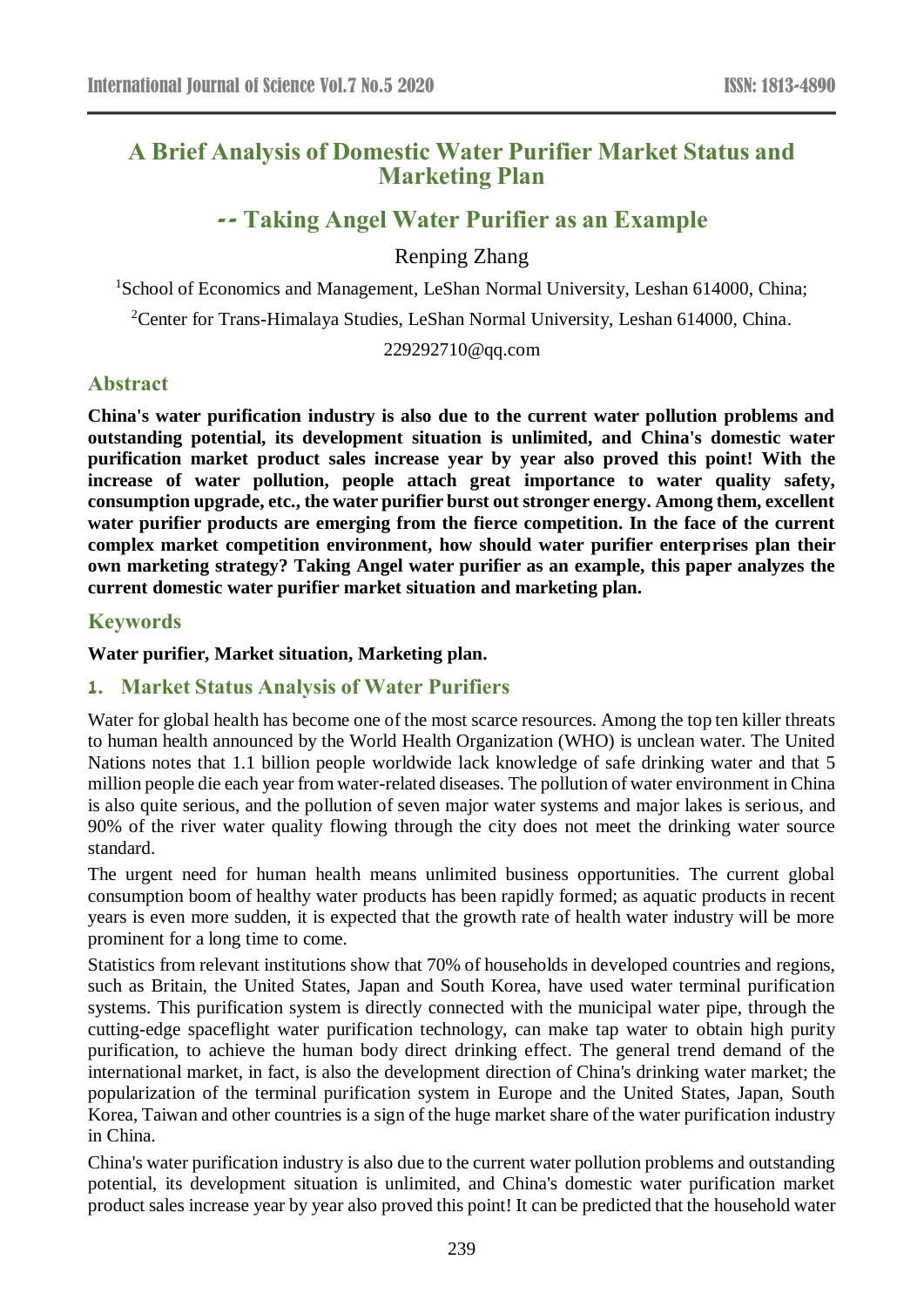purifier, as the best choice to solve the water pollution, will have a very broad market in our country, and from the characteristics of the product, the water purifier is an environmental protection product directly related to people's life and health, the effect is obvious, combined with the rapid improvement of people's consumption level and health awareness, the water purifier will soon enter the public family. Experts predict that in the next few years, the domestic market for healthy drinking water demand in China has a market capacity of 50 billion yuan per year; and water purification equipment treatment will reach 500 billion per year. Water purification industry as a new home appliance industry, its market prospects and market potential is self-evident.

#### **2. Market Trend Analysis**

water purifier has become the "star product" in the kitchen. As an enabler and creator of quality life, water purifier plays an important role in the daily life of the public in recent years. In particular, with the intensification of water pollution, people attach great importance to water quality safety, consumption upgrade blessing, water purifier burst out more powerful energy. Among them, excellent water purifier products are emerging from the fierce competition.

For example, during the "golden nine silver ten" sales season, angel handed over a dazzling report card. Just past the "915 Kitchen Water Safety Day ", Angel in the Gome platform of national sales exceeded 50 million, a single channel to refresh the sales record of a single event. Angel's kitchen water purifier is the backbone of the sales record. Note that this product was just officially launched in August. So, in such a short time, Angier kitchen all-around water purifier can become a new generation of "network red water purifier "? Its popularity, but also shows the water purifier industry what kind of consumption trend?



# **3. Fit the consumer pain point, the future market space is huge**

Water purifier, now has become the standard household / household appliances consumption. More and more families are incorporating water purifiers into the "quality life must buy list ". The reason why water purifier can show rapid development is mainly in two aspects.

On the one hand, the problem of water pollution is serious. From the global point of view, whether it is Europe, America, Japan and South Korea and other developed countries and regions, or China and other developing countries and regions, there are certain water pollution problems. This is because economic development results in pollution of water and groundwater from industrial, agricultural and domestic waste. Even if developed countries and regions adopt higher standards of tap water, water pollution still makes tap water quality decline.

According to the International Health Organization, there are 756 kinds of harmful substances in tap water, of which 20 are confirmed to be carcinogenic ,24 are suspected to be carcinogenic ,18 are cancer-promoting and 47 mutagenic. Drinking contaminated water for a long time will lead to poor physique, natural weakening of resistance, slowly lead to renal decline, cardiovascular and cerebrovascular diseases, leukemia, cancer and so on. The seriousness of the water pollution problem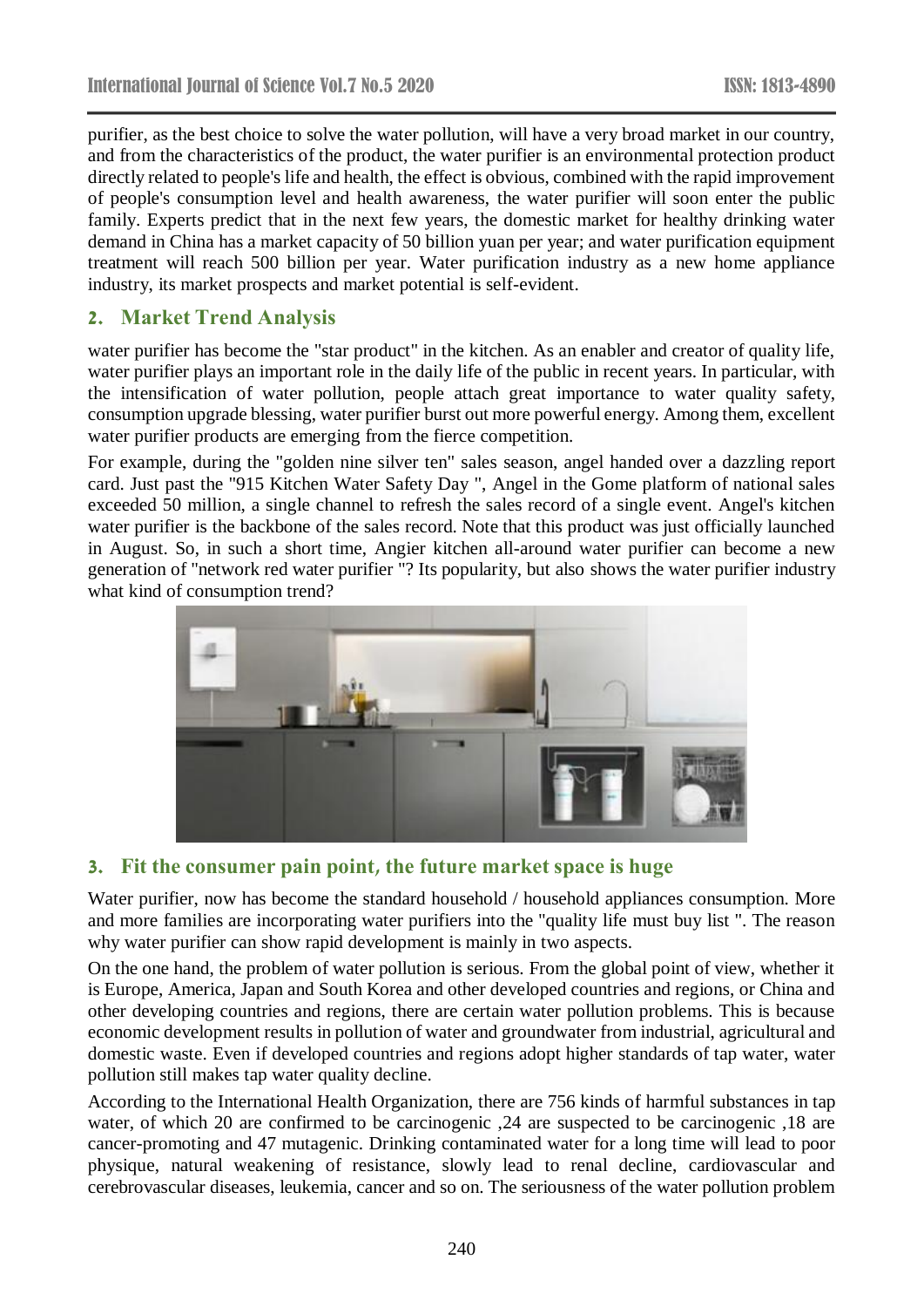has aroused the strong concern of the public and sought solutions. As a result, water purifiers, which can purify water quality, become the first choice for the public.

On the other hand, in the context of consumption upgrading, the public pay more attention to water quality safety. The consumption upgrade brings the change of the concept of mass consumption, from the single price orientation to the rational, healthy and quality new consumption. And it is under the guidance of the new consumption concept that people attach great importance to the "source of life  $-$  the safety of water which can improve the quality of life. Water purifier as the representative of health appliances, naturally favored by the public.



# **4. Marketing Strategy Analysis -- An Example of Angel Water Purifier**

Angel--one of the water purifier industry's leaders, has seen the trend years ago. In 1988, angel developed the first water purifier and became a participant in the national standard-setting of the clean drinking water industry. Angel's all-purpose kitchen water purifier and a number of water purifier products, are fully to meet the demands of quality of life. In turn, angel pushed the water purifier industry forward step by step.

From the development trend of water purifier industry, the prospect is still very broad. According to data released GfK the world's leading market research company, the penetration rate of water purifier use in China was only 13% in 2013, which rose to 20% in 2017, and is expected to reach 35% by 2020. However, the future development potential of China's water purifier is still very great for the penetration rate of more than 70% in the mature market such as Standard Europe, the United States, Japan and South Korea. It can be predicted that with the promotion of water purifier enterprises represented by Angel, the penetration rate will be further accelerated, and the market space of water purifier in the future will be huge.

#### **4.1 Unique features favored, kitchen all-around water purifier to meet multi-scene needs**

As a water treatment equipment to improve the living environment of the public, the market prospect and potential are self-evident. But in the process of water purifier industry moving forward, there are also some problems.

Among them, the most important problem lies in the serious homogeneity. Because of the popularity of the water purifier industry, the first half of this year compared with 2018 online water purifier small brand added 89, offline market new brand number of 20. But many water purifier brands do not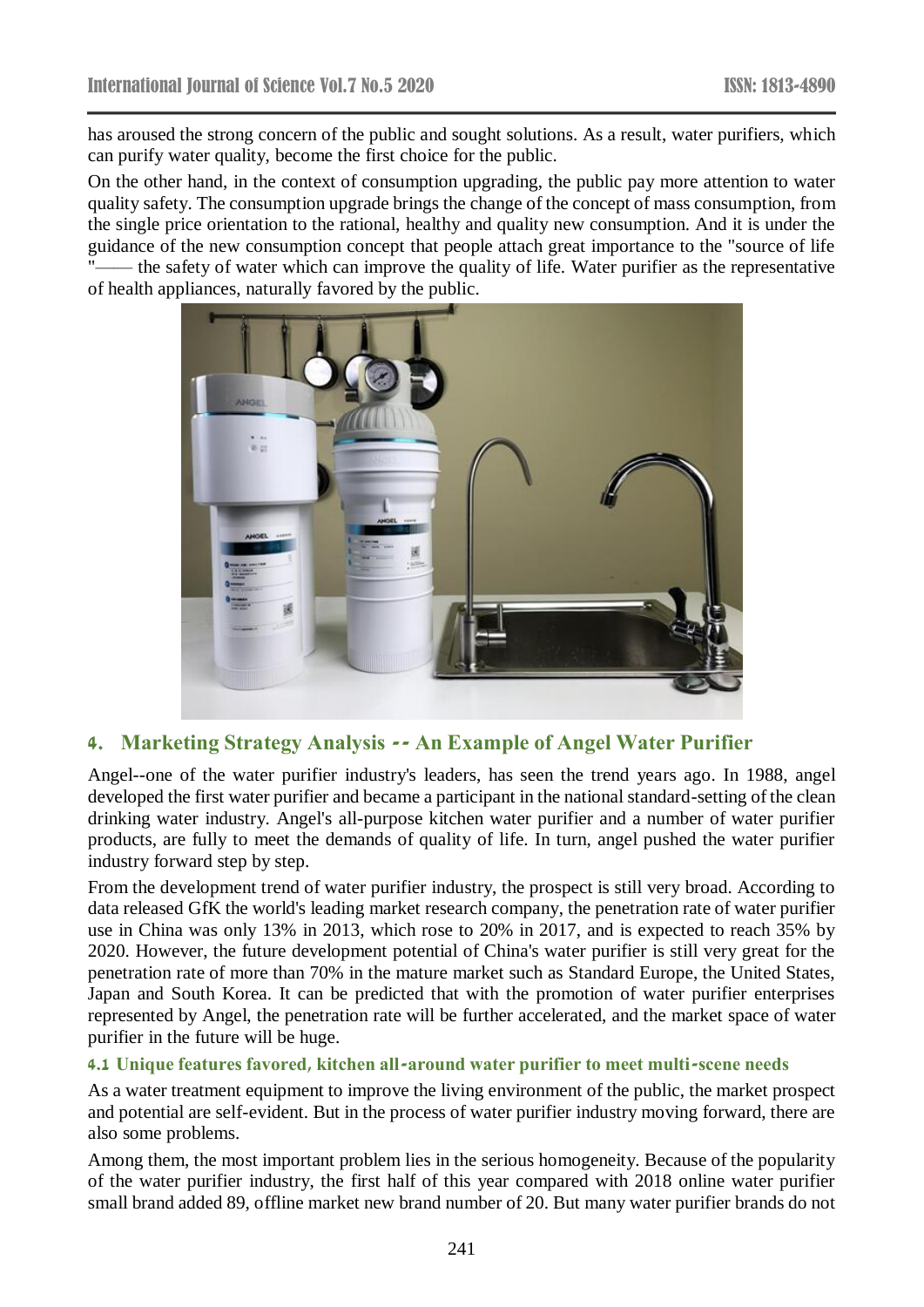have core technology, resulting in only innovation in appearance, capacity and so on. This not only affects the choice of consumers, but is more difficult to meet their increasing needs.

And the kitchen all-powerful water purifier hot, in fact, Angier is acutely aware of new consumer demands, and developed a unique function. In addition to paying special attention to direct drinking water, today's consumers have higher requirements for kitchen water. This is because non-purified kitchen water, often contain rust, fine mud sand, microorganisms, residual chlorine and other impurities and even germs. When washing rice, vegetables and even washing dishes with unpurified water, some microbes and germs remain on ingredients and utensils that may slowly erode consumer health.

As a kitchen all-powerful water purifier, Angel kitchen all-powerful water purifier for drinking, washing vegetables, rice, washing dishes and so on, the kitchen water purification. This is mainly because the Angel Kitchen all-around water purifier has two large and small faucets. The two faucets contain two kinds of water quality, which can be divided into quality water supply. Among them, the big tap is tap water faucet, can provide clean water. Small tap for direct drinking faucet, can provide direct drinking water. Big tap with, small tap drink, let clean water, direct drinking water both its beauty.



Eventually, with its unique features, Angel Kitchen's all-around water purifier became a versatile person. 7 common scenes in the kitchen —— direct drinking, flushing, soup, washing dishes, rice washing, fruit washing, vegetable washing, are within the scope of the Angier kitchen all-around water purifier purification. To solve the "pain" of traditional kitchen water, Angier kitchen all-around water purifier can not only meet the needs of multi-scene, but also improve the overall quality of life, so Angier kitchen all-around water purifier by the consumer's favor.

#### **4.2 Water purifier wins by technology**

Angier kitchen all-around water purifier in addition to its own products are too hard, but also based on Angier's own brand image and technology accumulation. With more than 30 years of accumulation in water purification technology and strong innovation inside information, Angel constantly drive brand, technology optimization and upgrading. At the same time, Angel as an established water purifier enterprises, has been dedicated to the consumer service, and water purifier industry quality upgrading tide in line with.

In order to create an all-around water purifier in angel's kitchen, a competitive product, angel through a lot of market research, and analysis of the environment and habits of different consumers all-weather water, found that kitchen water is the most frequent use of the scene. For this reason, Angel invested a lot of manpower, material resources and funds, and finally developed the core technology of "full effect film" on the basis of its own deep technology. With this core technology, Angier Kitchen's allaround water purifier provides consumers with sub-scene drinking water solutions.